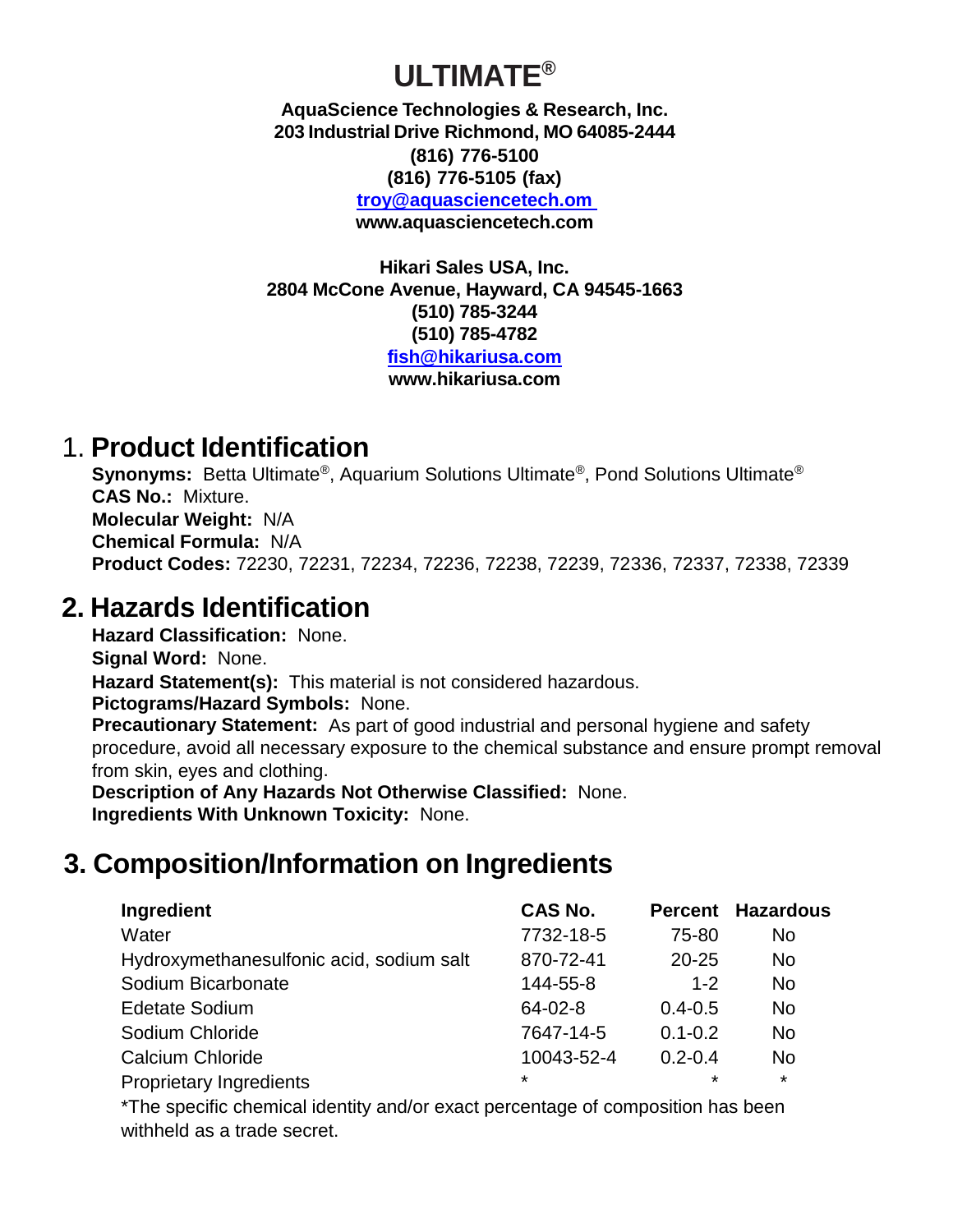## **4. First Aid Measures**

**If Inhaled:** This product is not considered to be an inhalation hazard.

**If Ingested:** This product is not considered to be an ingestion hazard.

**In Case of Skin Contact:** This product is not considered to be a contact hazard.

**In Case of Eye Contact:** Immediately flush eyes with plenty of water for at least 15 minutes, lifting and lowering upper eyelids occasionally.

### **5. Fire Fighting Measures**

This product is not considered to be a fire hazard.

**Fire:** Not combustible.

**Explosion:** This product is not an explosion hazard.

**Fire Extinguishing Media:** Use any means suitable for extinguishing surrounding fire.

**Special Information:** In the event of a fire, wear full protective clothing and NIOSH-approved, self-contained, breathing apparatus with full facepiece in the pressure demand of other positive pressure mode.

## **6. Accidental Release Measures**

**Personal Precautions:** Floors may become slippery. Use appropriate caution when walking through spills.

**Emergency Procedures:** Wash down floors with water to remove slipping hazard. **Methods & Materials for Containment:** None.

**Cleanup Procedures:** Small spills may be cleaned up with absorbent paper or cloth towels. Large spills may be washed down with water to nearest drain.

## **7. Handling and Storage**

**Precautions for Safe Handling:** Keep in a tightly closed container. Protect against physical damage. Protect from freezing.

**Incompatibilities:** Strong oxidizing agents (e.g. bleach solutions, potassium permanganate); ammonia solutions.

**Ventilation Requirements:** None.

## **8. Exposure Controls/Personal Protection**

**Airborne Exposure Limits:** None established. **Ventilation System:** None required. **Personal Respirators (NIOSH Approved):** None. **Skin Protection:** None required. **Eye Protection:** Use chemical safety googles and/or full face shield where splashing of solutions possible. Maintain eye wash fountain in work area.

## **9. Physical and Chemical Properties**

**Appearance:** Colorless to cloudy, slightly thick liquid. **Odor:** Odorless to mild. **Odor Threshold:** Not established. **pH:** ~7.0 **Melting Point:** Not determined. **Boiling Point:** >100°C (212°F). **Flammability:** None. **Upper/Lower Flammability or Explosive Limits:** Not flammable or explosive. **Vapor Pressure (mm Hg):** No information found.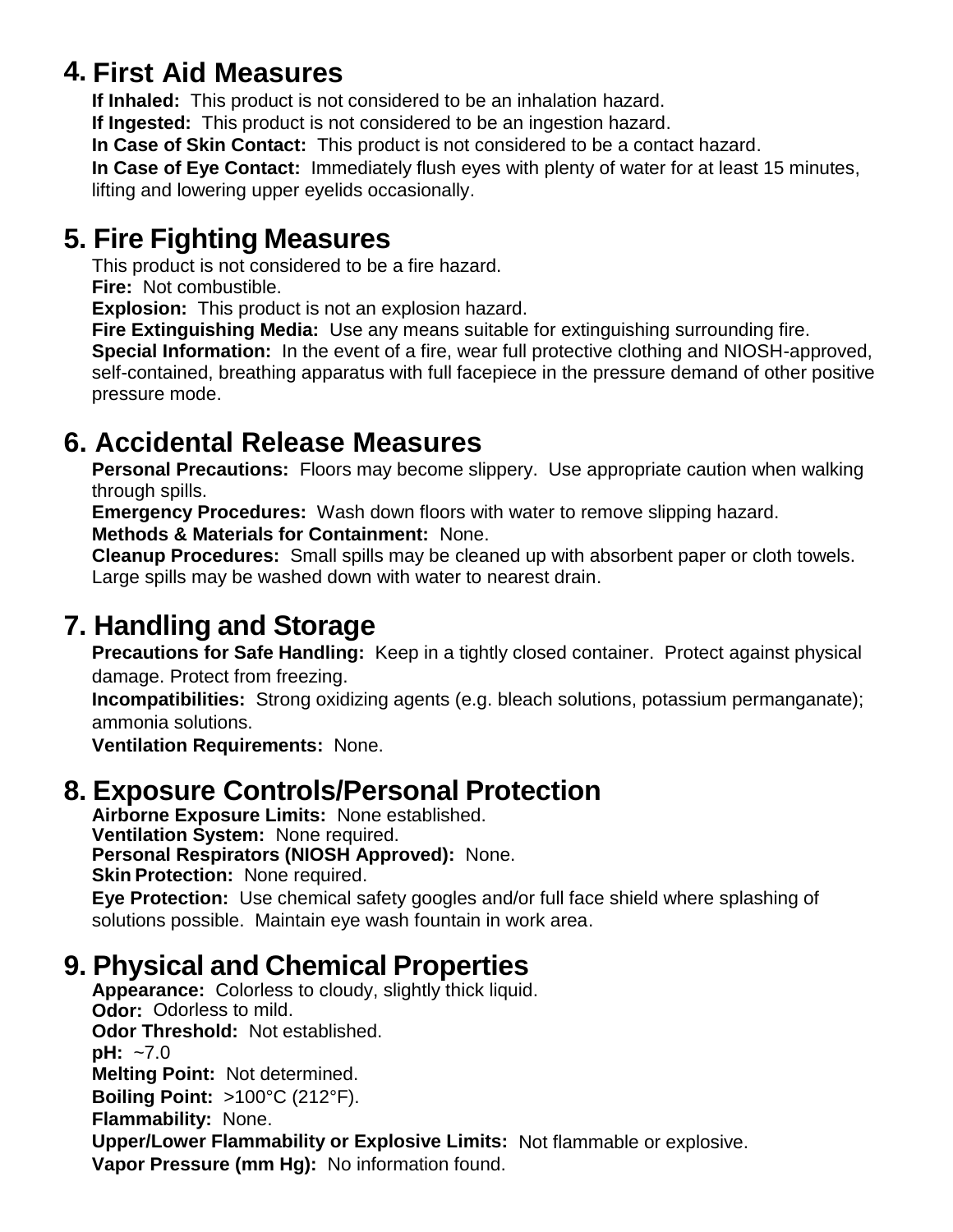**Vapor Density (Air=1):** No information found**. Density:** 1.146 **Solubility:** 100% soluble in water. **Partition Coefficient (n-octanol/water):** Not determined. **Flash Point:** Not determined. **Decomposition Temperature:** Not determined. **Viscosity:** Not determined.

## **10. Stability and Reactivity**

**Stability:** Stable under ordinary conditions of use and storage. **Hazardous Decomposition Products:** None. **Hazardous Polymerization:** Will not occur. **Incompatibilities:** Strong acids, ammonia. **Conditions to Avoid:** Freezing.

#### **11. Toxicological Information**

**Likely Routes of Exposure:** Skin contact. **Effects of Short- and Long-term Exposure:** Not known. **Acute Toxicity:** Not specifically determined. **Symptom of Exposure:** None.

**Listed in the National Toxicological Program (NTP) Report of Carcinogens (latest edition):** No.

**Listed in the International Agency of Research on Cancer (IARC) Monographs (latest edition):** No.

**Found to be a Potential Carcinogen by OSHS:** No.

### **12. Ecological Information**

**Environmental Fate:** Not known. **Environmental Toxicity:** No information found.

### **13. Disposal Considerations**

Whatever cannot be saved for recovery, reuse or recycling should be handled can be washed down into a sanitary sewer. State and local disposal regulations may differ from federal disposal regulations. Container and unused contents are not hazardous. Container may be rinsed with water and recycled as household waste.

### **14. Transport Information**

**D.O.T. Hazard Classification:** None. **D.O.T. Label/Placards:** None required. **UN or NA Number:** None. **Reportable Quantity:** None. **Proper Shipping Name:** Saline solution, #59370, supplement NMF100C, Class 55.

## **15. Regulatory Information**

None required.

### **16. Other Information**

**Product Use:** Consumer and professional water conditioner for freshwater and marine fishes.